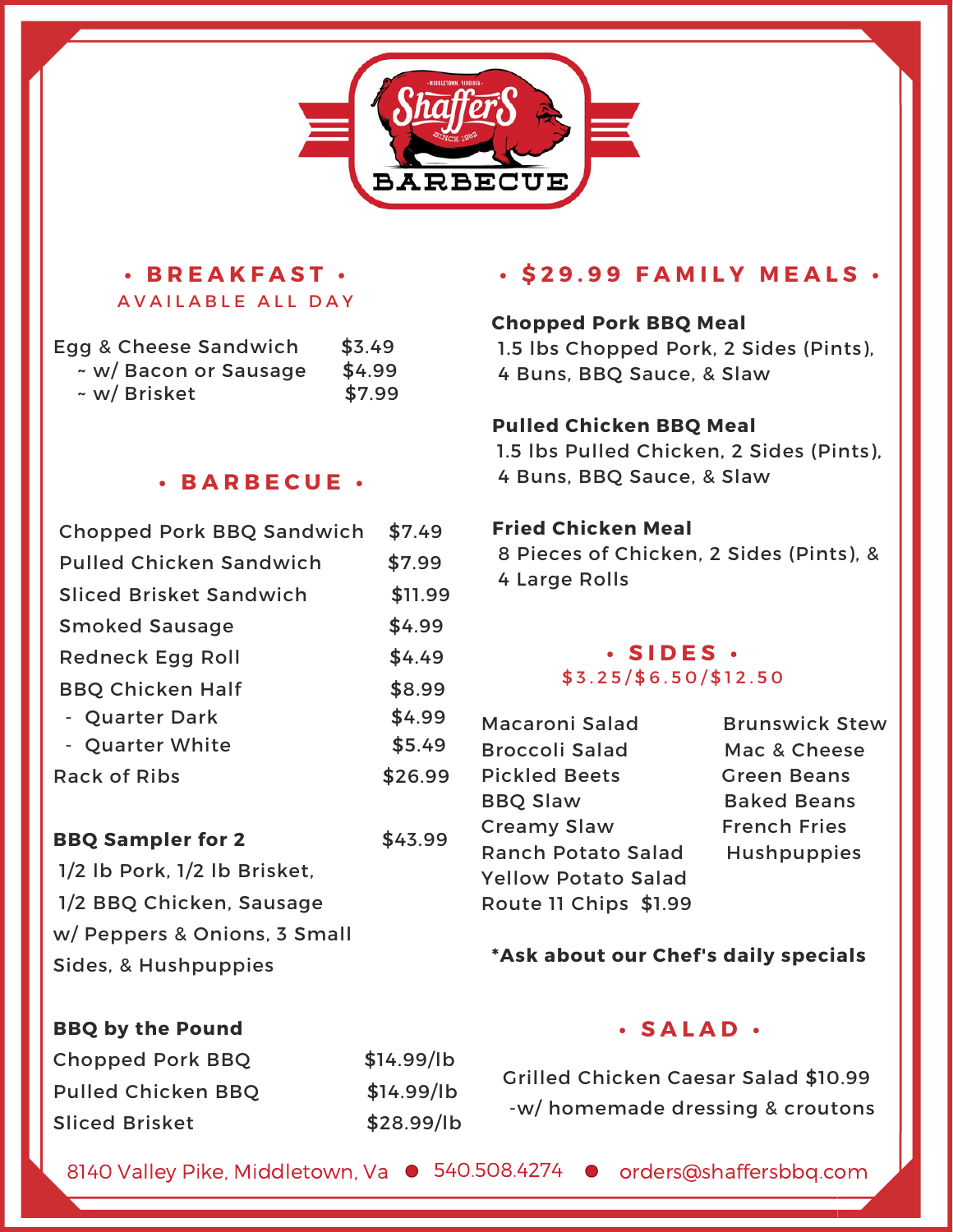

### **• S E A F O O D •**

Fried Oysters \$9.99 (1/2 doz) 1/3 lb LOCAL Burger \$10.99 Steamed Shrimp  $$9.99$  (1/2 lb) Catfish Filet \$8.99 Soft Shell Crab Sandwich \$12.99 (Seasonal) Po boys (includes fixins) \$11.99 -Oyster~Shrimp~Catfish~Gator

#### **• B U R G E R S •**

- -
- Regular or BBQ - Includes Lettuce, Tomato, Onions,
	- Jalapeno, Pickle & Condiments
	- Add House Cured Bacon \$1
	- Add Fried Egg \$1

# **• K I D S M E A L S •**

| <b>Grilled Cheese w/ Fries</b>  | \$4.99 |
|---------------------------------|--------|
| Burger w/ Fries                 | \$5.99 |
| <b>Chicken Fingers w/ Fries</b> | \$5.99 |

### **• D R I N K S •**

Fountain Sodas Craft Sodas Iced Tea (Sweet & Unsweet) Coffee

More Than 200 Craft Beers, Ciders & Local Wines!

#### Select Chesapeake Raw Oysters

- Pint \$21.99
- Quart \$39.99
- Gallon & Bushel by special order

### **• F R I E D C H I C K E N •**

| Wing           | \$1.59 | Leg             | \$1.79 |
|----------------|--------|-----------------|--------|
| Thigh \$2.99   |        | Breast \$4.99   |        |
| 4 Piece \$9.99 |        | 8 Piece \$19.49 |        |

12 Piece \$28.99 \*24 Piece \$56.99

\*Family Feast \$68.99 - 24 Pieces & 3 Pints of Any Side

\*Please call ahead.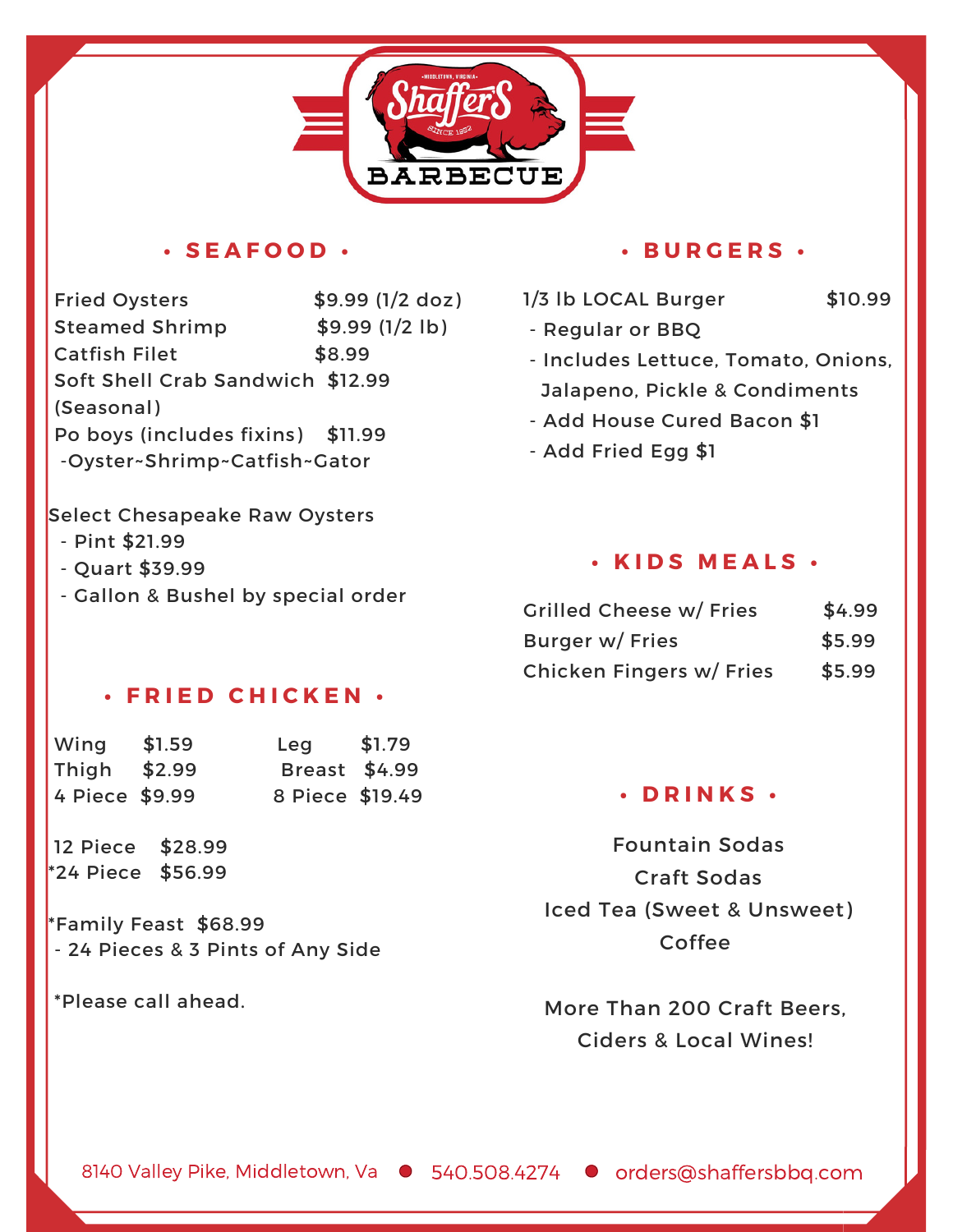

### **• M A R K E T I T E M S •**

| <b>House Cured Bacon</b>       | \$11.99/lb  |
|--------------------------------|-------------|
| <b>House Chicken Salad</b>     | \$9.50/lb   |
| ~ Fancy Variety                | \$10.50/lb  |
| <b>House Pimento Cheese</b>    | \$9.50/lb   |
| <b>Kite's Country Ham</b>      | \$12.99/lb  |
| <b>Riverview Cloth Bologna</b> | \$4.99/lb   |
| <b>Pickled Eggs</b>            | \$.89/each  |
| <b>House Made Pork Rinds</b>   | \$3.99      |
| Local Coffee                   | \$12.99/bag |
| Local Chicken                  | by the Ib   |
| <b>Local Steaks</b>            | by the Ib   |
| Local Hamburger                | by the Ib   |
| <b>Local Pork</b>              | by the Ib   |

# **• S A U C E S & R U B S •** \$ 6 . 4 9 E A C H

Tangy Virginia BBQ Sauce (16oz) Bold & Sassy BBQ Sauce (16oz) All Purpose BBQ Rub (3.5oz)

### **• M E R C H •**

| Hat                   | \$22   |
|-----------------------|--------|
| T-shirts              | \$22   |
| <b>Pint Glasses</b>   | \$7.00 |
| Coozies               | \$3.00 |
| <b>Bottle Opener</b>  | \$3.50 |
| <b>Bumper Sticker</b> | \$3.00 |

#### **• H O M E M A D E S W E E T S T U F F •**

| <b>Homemade Cookie/Bar</b>           | $$1.99$ /\$3.99<br>$\mathbb{R}^2$ |
|--------------------------------------|-----------------------------------|
| <b>Whoopies &amp; Double Cookies</b> | \$3.99                            |
| <b>Homemade Pie Slice</b>            | \$3.79                            |
| <b>Homemade Cake Slice</b>           | \$4.49                            |
| Homemade Cheesecake Slice \$4.99     |                                   |

Pies Available Daily \$19.99+ key lime ~ chocolate peanut butter ~ cookies and cream ~ baker's special

### \*\***Made from scratch. Please allow at least 24 hours for specialty orders.\*\***

| <b>Specialty Pies by Order</b><br>pecan ~ meringue ~ custard ~ berry                                                     | $$21.99+$ |
|--------------------------------------------------------------------------------------------------------------------------|-----------|
| Fruit Cobblers by Order                                                                                                  | \$23.99   |
| <b>Bread Pudding by Order</b>                                                                                            | \$23.99   |
| <b>Traditional Cakes by Order</b><br>yellow ~ white ~ chocolate                                                          | \$27.99   |
| Specialty Cakes by Order<br>carrot ~ german chocolate ~ spice ~<br>hummingbird ~ italian cream ~<br>coconut ~ red velvet | \$29.99   |
| Whole Cheesecakes by Order \$29.99<br>classic ~ chocolate chip ~ fruit                                                   |           |